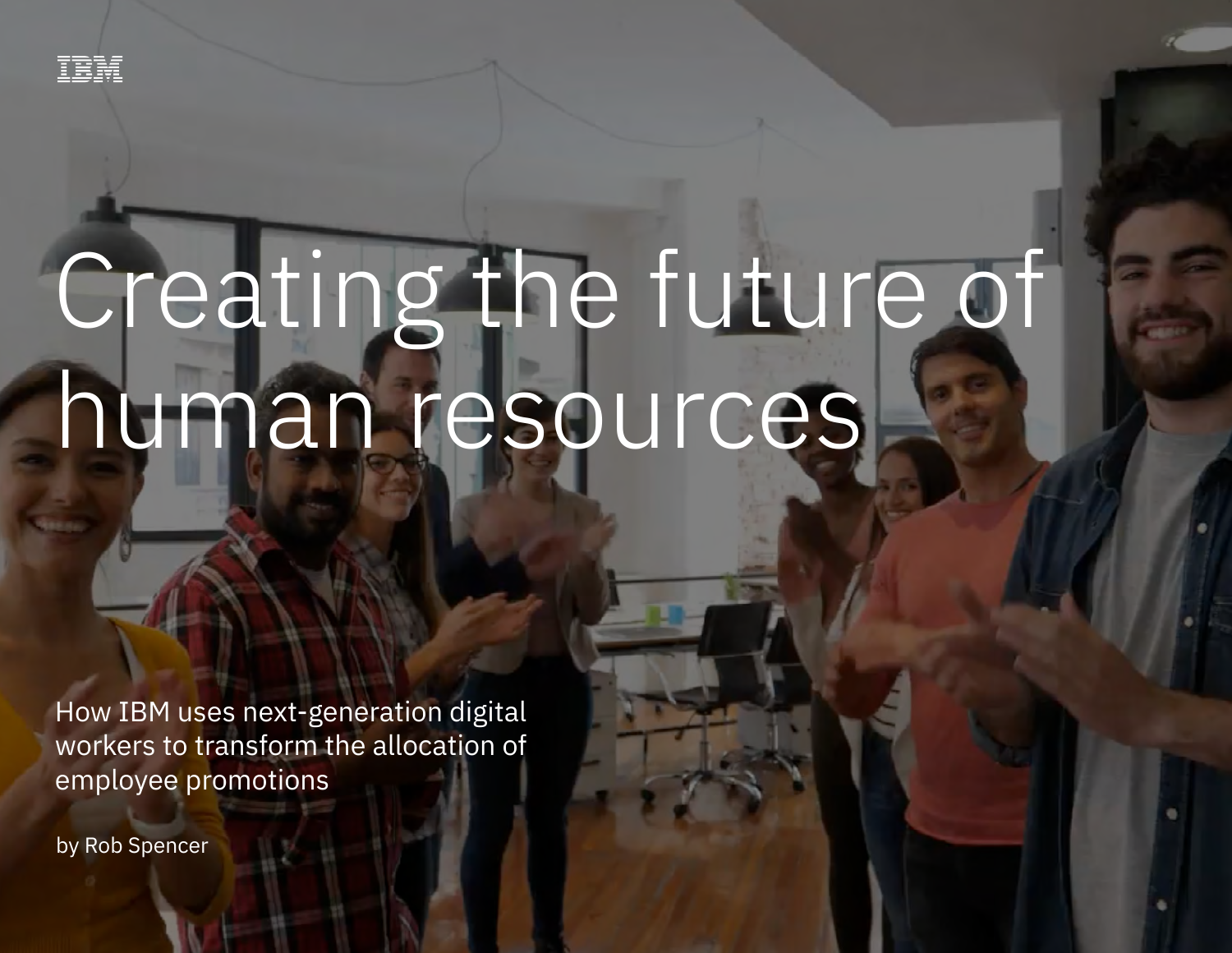on Lester was working in the future. And he didn't want to come back to on Lest<br>
was wc<br>
in the fi<br>
And he didn'<br>
to come bacl<br>
the present.

Why not? Because Jon was in a future where the skills of his colleagues in IBM's HR department were being used effectively, such as on workforce planning, and not wasted on busywork, such as gathering data from multiple systems. It's a future where information for making the best personnel decisions is supplied automatically, and where ethical AI models help ensure equitable processes and promotion decisions.

We could all benefit from this future. So how did Jon get there?

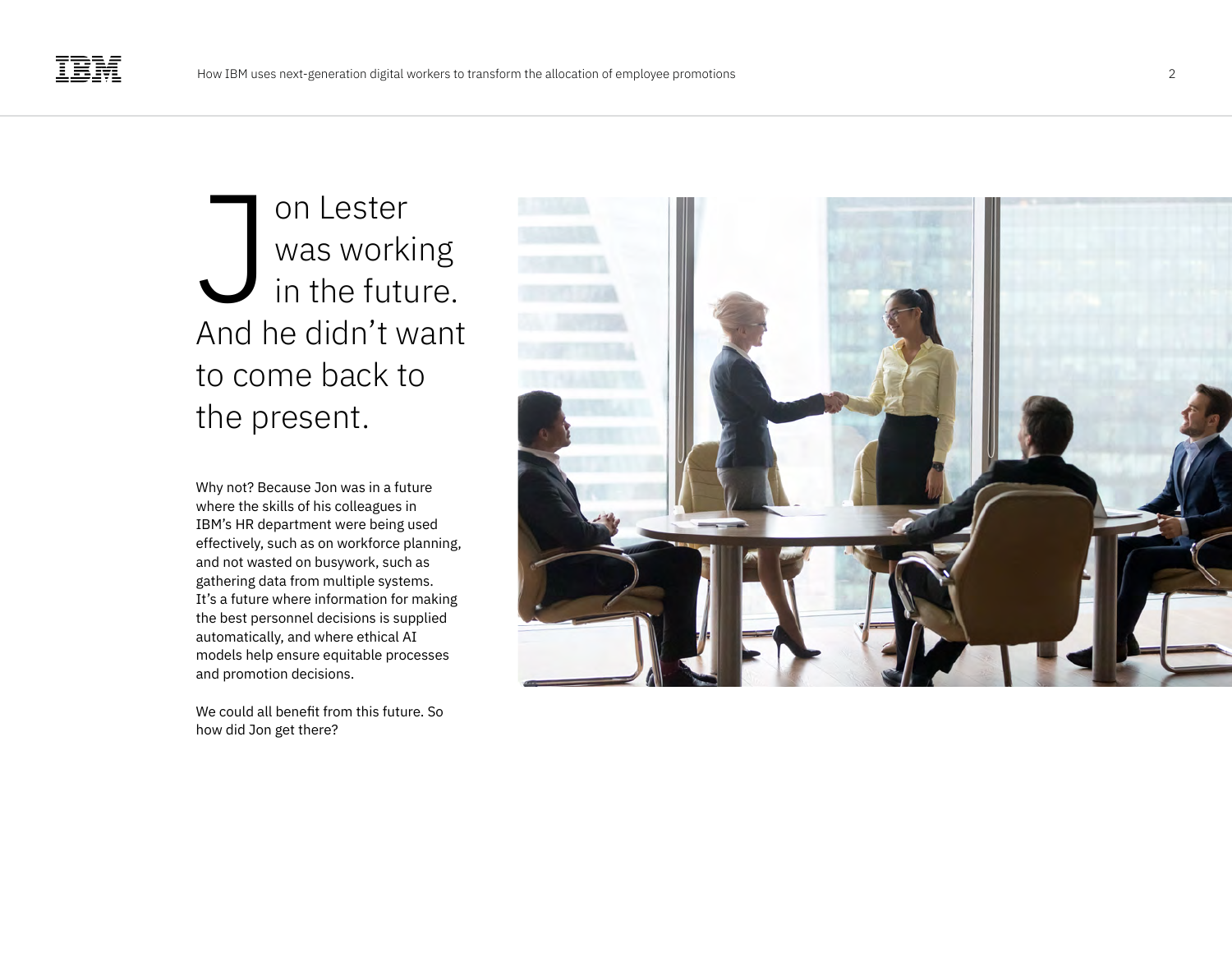

In a limited pilot for just one region and one business unit, IBM saved

# 12,000

hours per year

Accelerated the promotions process by

50%

while reducing its workload significantly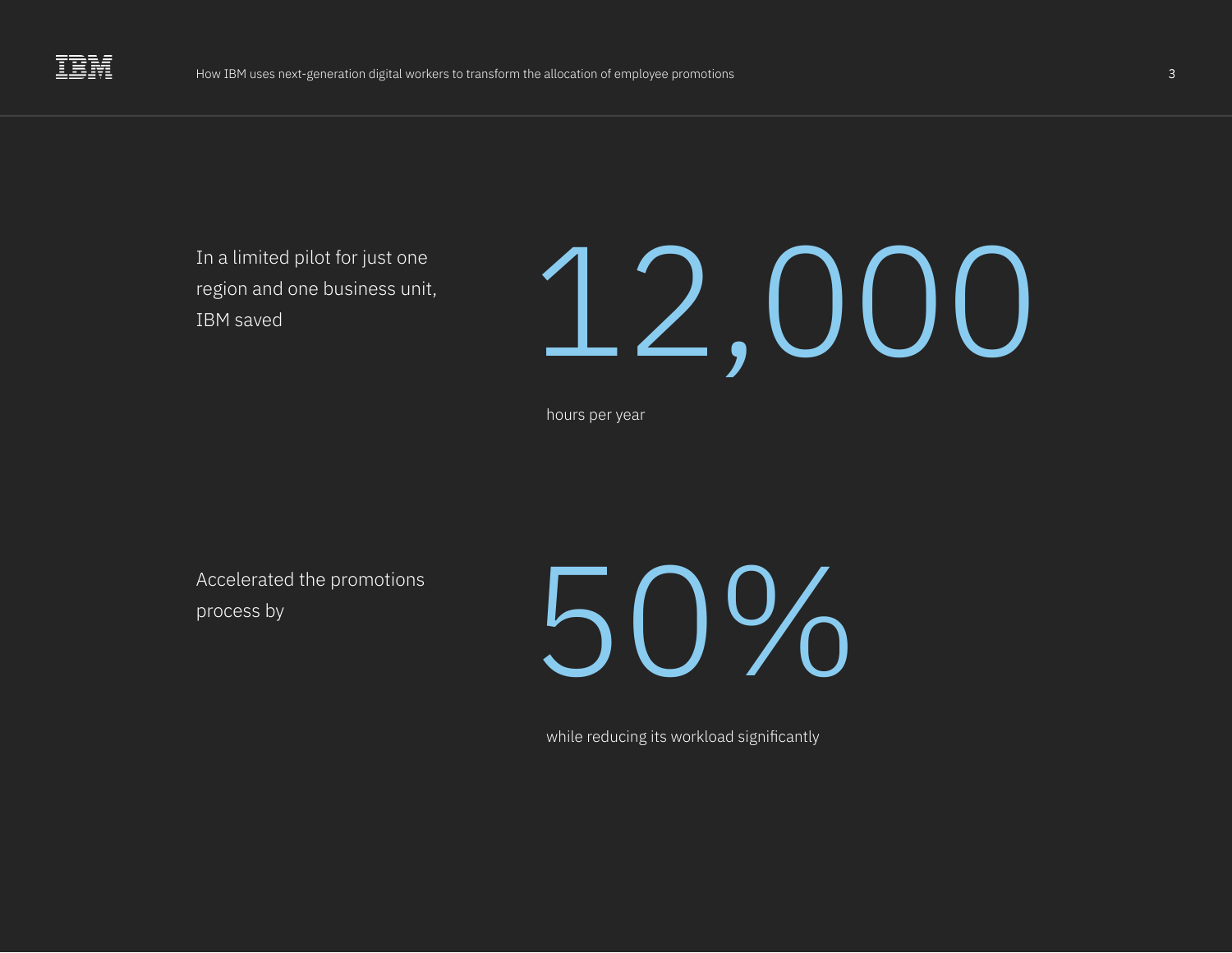### A technology advance in how people get work done

Jon was Director of HR Service Delivery & Transformation at IBM, managing HR operations teams in six delivery centers around the world. The role meant that he regularly received new IBM innovations in the AI and automation space — before they became available to external clients — to test their limits in real-world business scenarios.

One day in 2021, Jon and his team received a new technology developed by the IBM Watson® Research Lab — a trial version of software now known as the [IBM Watson Orchestrate](https://www.ibm.com/cloud/automation/watson-orchestrate) solution.

They thought it was a new iteration of familiar digital assistant and conversational AI technology, until they began working with it. Soon they were creating a digital worker to assist real IBM HR employees, finding a way to save teams 50,000 hours in a year. They understood that the capabilities



of this new software were about to transform daily work not just for IBM's HR department, but potentially for businesses everywhere.

Following the success of this first digital worker project, Jon was

offered a new role within IBM HR. He was looking forward to extending the new capabilities to a new area. As Jon puts it: "I told them I want to take the future of work with me."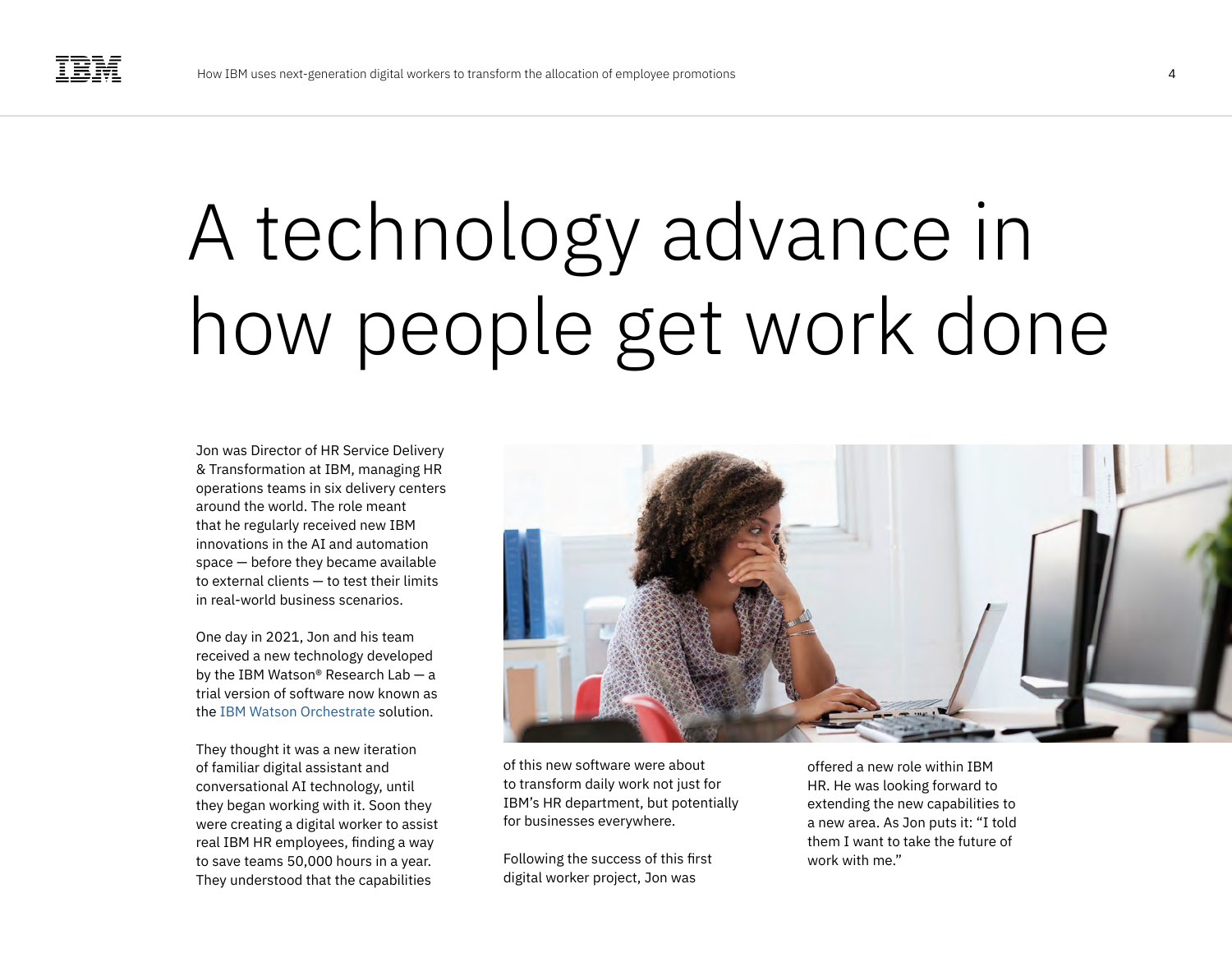### **The first real-world use case: employee promotions**

Jeri Morgan was ready to quit her job. And she knew colleagues who felt the same. Jeri is one of IBM's HR Business Partners — HR employees who help IBM business units develop and retain talent. For Jeri and her teammates, frustration was building over IBM HR's quarterly promotions process. They fully supported the *purpose* of the process, which is to distribute promotions in a fair and timely manner and to help form promotion plans for employees not selected in the current quarter. Its success is critical to developing and retaining top talent within IBM.

The problem was, the process was extremely time and labor intensive. It stretched up to 10 weeks out of every 12-week quarter, putting serious time

pressure on the HR Business Partners' other job responsibilities, such as strategic workforce planning, including organizational and skills transformation with a focus on inclusion.

"It was heavily reliant on collecting data from various systems," Jeri explains. "Assimilating that data, validating the accuracy and presenting it to the business units in a way that they could consume it and identify who was ready for promotion, who was getting close to being ready and who was not, in addition to helping them identify what's needed to get those that are not ready, ready for a future cycle."

Jeri covered one region for one IBM business unit, IBM Consulting™. But this still involved pulling data on 15,000 – 17,000 employees, from several systems, into spreadsheets with about 75 columns of data. She'd share that data with the

appropriate IBM Talent, HR and business managers and leaders — hundreds in all — then she'd collaborate with the same people to refine the data, eventually identifying the most qualified candidates for promotion and defining future promotion plans for others. The managers, for their part, also had a great deal of frustration with the process. "These are very busy people," Jeri says. But they had to find time to analyze hundreds or even thousands of spreadsheet cells in order to see who met promotion criteria and why.

Thus, the promotions process was the first place Jon and his team decided to try out IBM Watson Orchestrate. A collaboration between the HR Service Delivery & Transformation team, IBM Watson Research, the IBM IT department and Jeri and her HR colleagues led to the creation and implementation of IBM's first digital HR worker.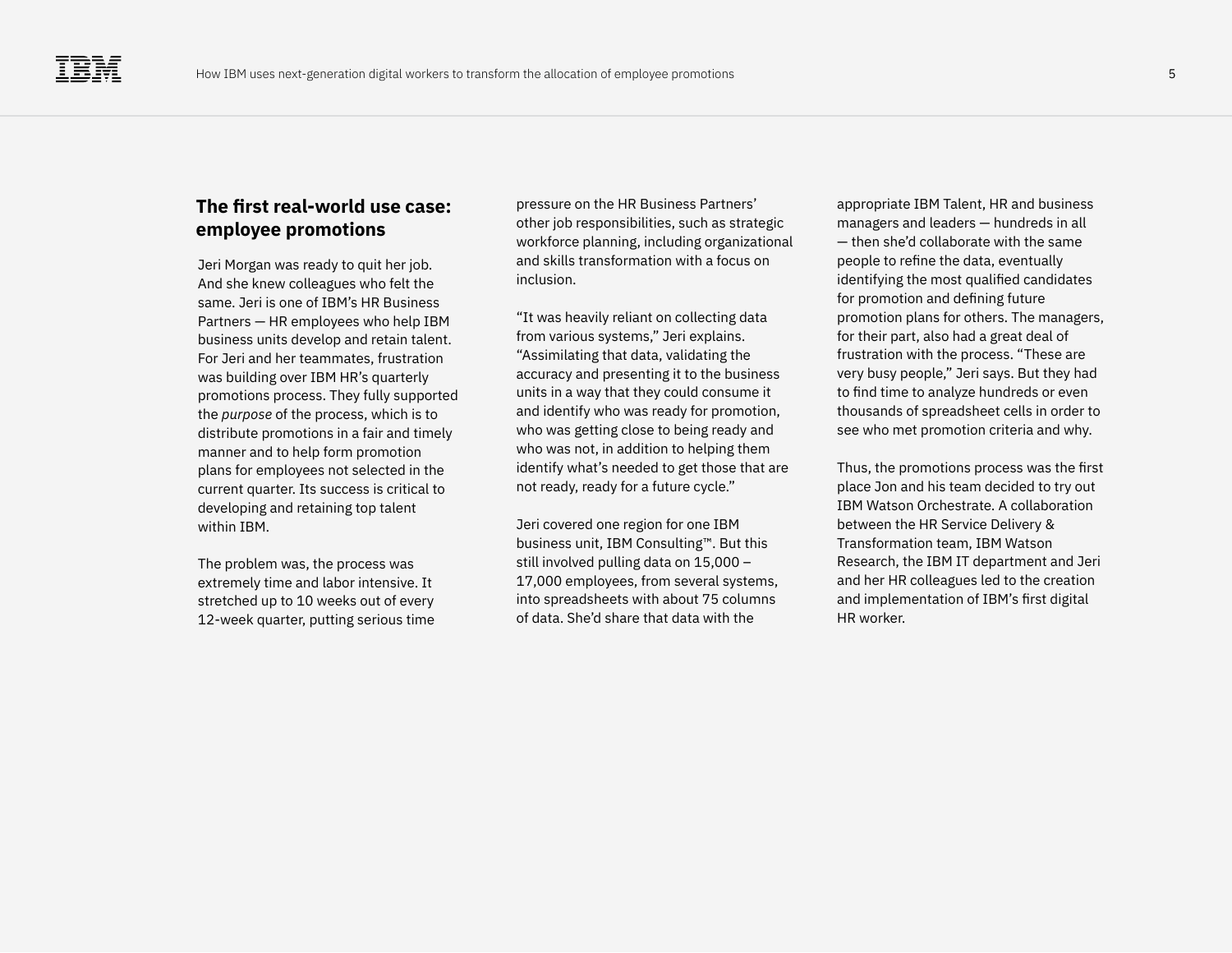### How digital workers support promotions for *humans*



The digital worker's name is HiRo, and HiRo is dramatically transforming day-today work during the promotions process. "HiRo has a digital CV — role-specific skills and capabilities that we trained it on," Jon explains. "HiRo performs many of the repetitive, manual activities that Jeri or her teammates used to have to do *alongside*  their higher value, more strategic work."

HiRo now handles the information compiling and formatting tasks that used to take so much of Jeri's time. "At the front end of the process, it took almost two

weeks to access data and format it into something that the business could use," she says. "HiRo does that in near real time. So that two weeks is gone."

The spreadsheets are gone too. The employee managers and leaders now receive an immediate view of their employees, data showing whether the employees have met promotion criteria and what steps need to be taken — by the employees and the managers — for fulfilling requirements. Jeri estimates that this part of the process, for each manager, is reduced from two weeks to just hours.

A concern with automation, of course, is that eliminating human work may eliminate human jobs. HiRo shows how automation can *elevate* human jobs. By highlighting employees not yet ready for promotion and showing how their experience and performance to date do not align with predefined promotion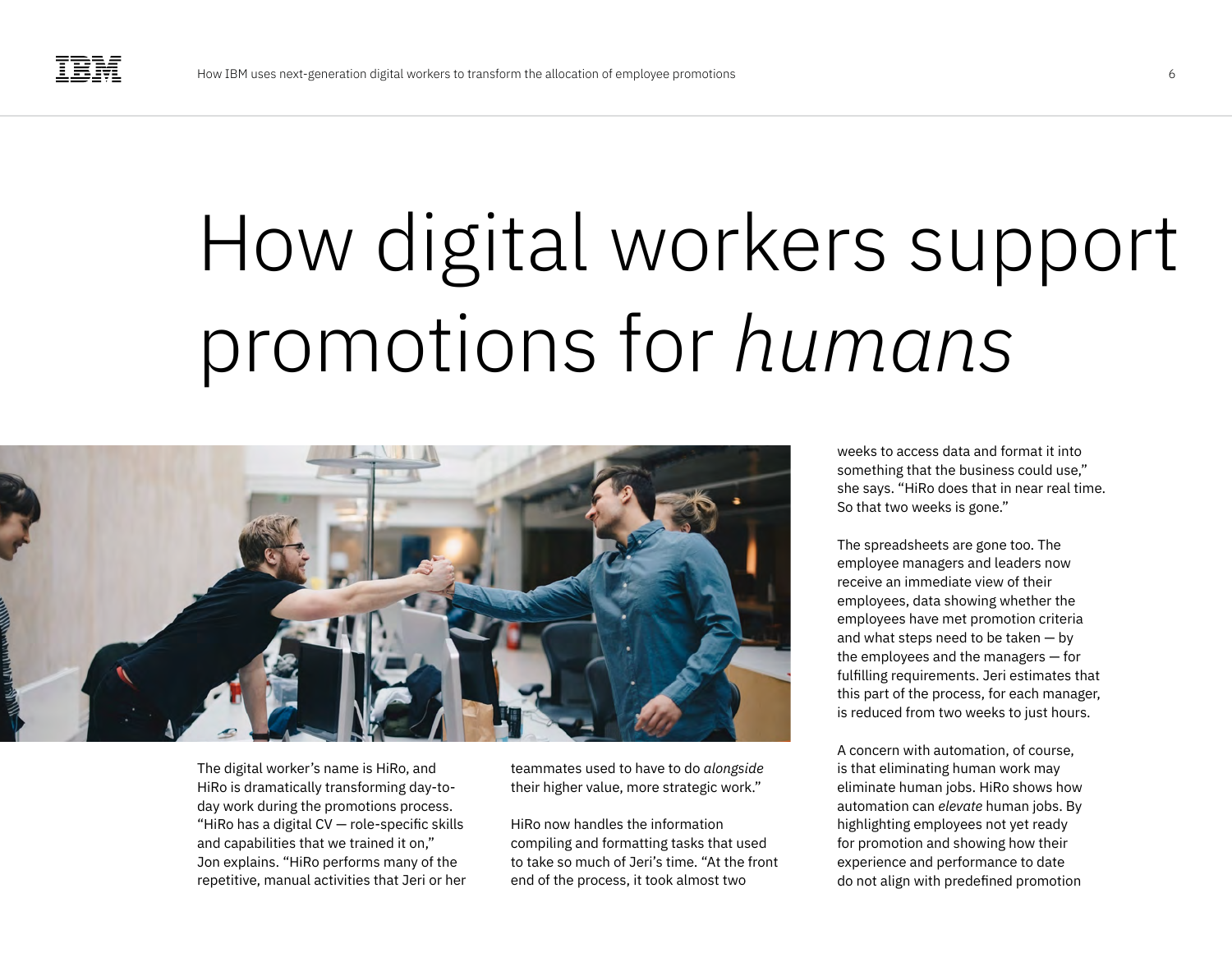criteria, HiRo gives Jeri and the employee managers more time for coaching to help employees secure a promotion, if not in the current cycle then in the next. As Jeri puts it, "The time the HR Business Partners and the managers are saving frees us up to do all the other things that

we have to do anyway, and we don't have to work a weekend and work 12 – 14 hours a day to keep up with what's going on."

Here's the new balance that HiRo brings to the promotions cycle:

| Digital worker                                                                                                                                                                                                                                                                                                              | Human                                                                                                                                                                                                                                                                                                                                                                                                                                        |
|-----------------------------------------------------------------------------------------------------------------------------------------------------------------------------------------------------------------------------------------------------------------------------------------------------------------------------|----------------------------------------------------------------------------------------------------------------------------------------------------------------------------------------------------------------------------------------------------------------------------------------------------------------------------------------------------------------------------------------------------------------------------------------------|
| HiRo handles operational work                                                                                                                                                                                                                                                                                               | Jeri gets more time for strategic work                                                                                                                                                                                                                                                                                                                                                                                                       |
| Learns criteria for promotions<br>٠<br>Ensures all managers submit<br>۰<br>applicable candidates<br>Gathers supporting evidence<br>٠<br>Suggests salary increases based<br>۰<br>on criteria provided by the<br>compensation team<br>Loads data into appropriate<br>۰<br>applications, providing real-time<br>status updates | Makes final promotion and salary-<br>۰<br>increase decisions along with<br>managers and practice leaders<br>Ensures promotion criteria align<br>۰<br>with business strategy<br>Analyzes promotions' impact on<br>۰<br>diversity metrics<br>Assesses ranking<br>۰<br>recommendations based on<br>AI-led data insights<br>Helps form development<br>۰<br>recommendations for employees<br>not selected for promotion in the<br>current quarter |

HiRo is also ethical AI. The balance of duties between HiRo, Jeri and the other stakeholders ensures that the actual workforce decisions are made by people. "Any decision that involves a pay raise or a nomination is made by the manager, the HR Business Partner and the practice lead," Jon explains. Further, before HiRo could be put into production, the crossfunctional team had to demonstrate to IBM's internal Ethical AI governance team that HiRo complies with these five principles of ethical AI:

- **• Explainability:** earning and maintaining trust by making clear how AI-led decisions are made and what determining factors were included
- **• Fairness:** using proper monitoring and safeguards to mitigate bias and drift and ensure fairer, more equitable treatment for all
- **• Robustness:** guarding against adversarial threats and potential incursions to keep systems healthy
- **• Transparency:** sharing information with stakeholders of varying roles to reinforce trust
- **• Privacy:** safeguarding data through the entire lifecycle, from training to production and governance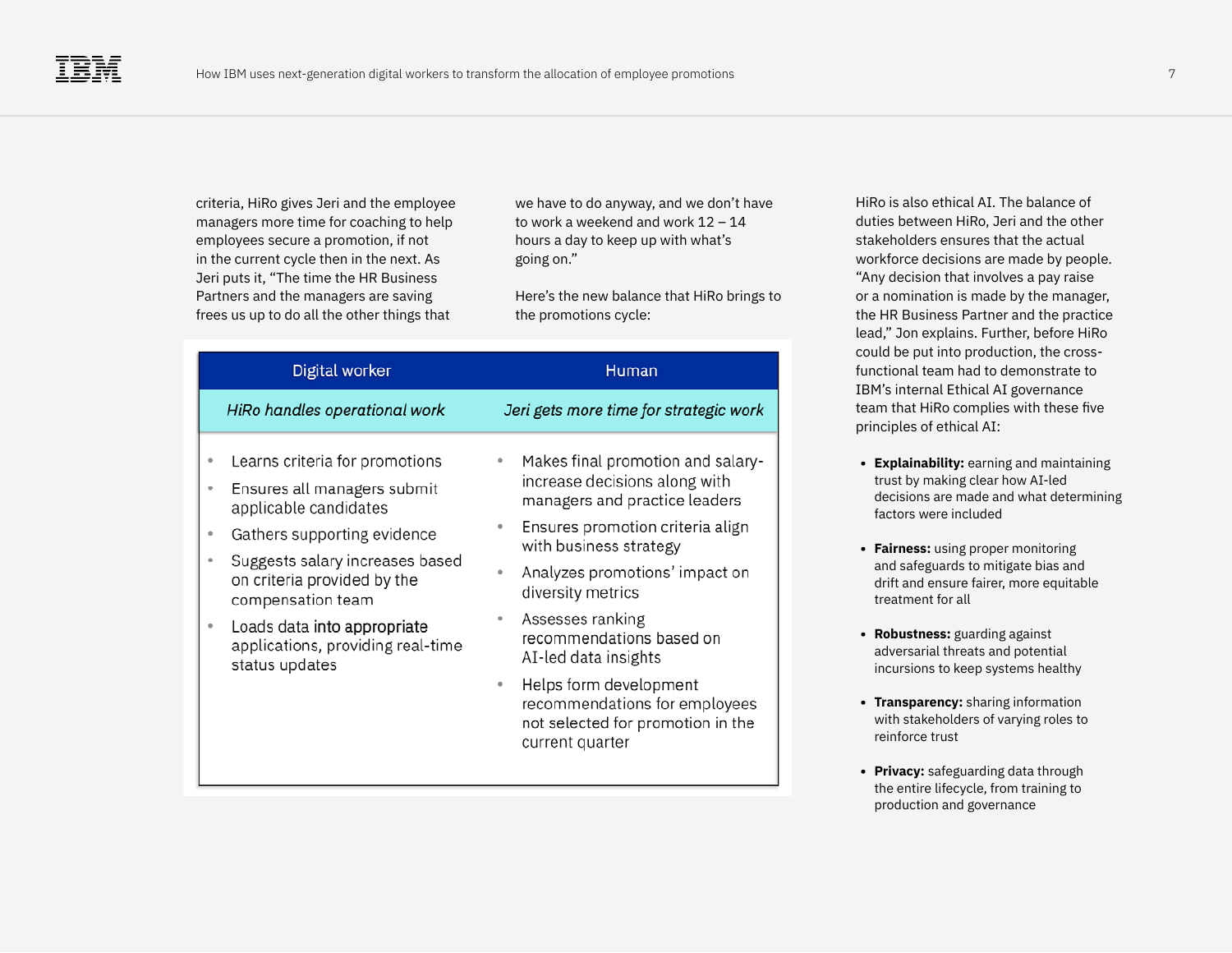### Blowing chatbots and RPA out of the water



**Intelligent Orchestration:** Engages with multiple roles in natural language or via events (e.g., emails, triggers, API calls)

### **Business Context:**

Remembers past interactions to make workflows more effective (i.e., it has a long-term memory)

Skills: Out-of-the-box capabilities help create new workflows. More skills can be added easily.

Before the HiRo project, the first question Jon had about IBM Watson Orchestrate was what makes it different than a chatbot or an RPA robot. One of his team's recent successes with new technology was creating IBM's AskHR conversational AI, which automates more than 80 common HR processes.

Ask HR has strong adoption rates, and it saves the HR department, IBM employees and managers significant amounts of time spent completing or supporting HR processes.

"Conversational AI and RPA are useful and valuable," says Jon. But there are things

they can't do that IBM Watson Orchestrate can. "Ask HR does its tasks really well, but it can only do them one at a time. It can't link transactions across multiple processes or systems. And a chatbot lacks long-term memory. The moment you switch it off, it forgets that you exist. It has no memory of what you did before."

When the team began working with IBM Watson Orchestrate, they quickly noticed the capabilities that set it apart. Jon explains: "It can engage with multiple people, of different roles, at the same time. It remembers what you told it yesterday and can apply that information to actions today. And it lets you build its skills: you can train it do certain tasks within one process, but you can easily have it apply those same skills to other processes. So you can build use case after use case. It blows chatbots out of the water. It really is changing our understanding of the future of work."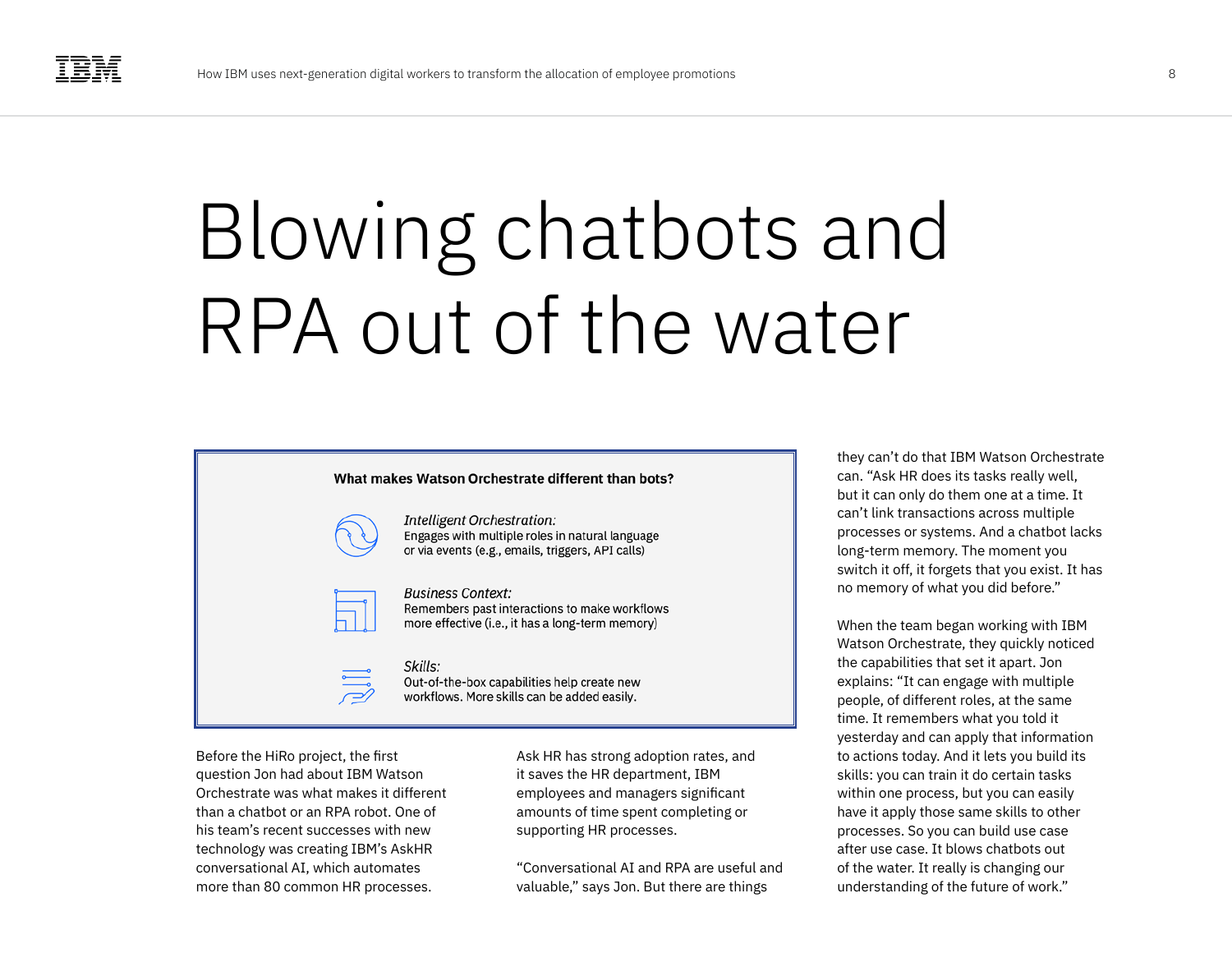### Not just saving time, but transforming work

By applying HiRo to one IBM business unit in one geographical region, IBM saved about 12,000 hours per year and accelerated the promotions process by 50% while reducing its workload significantly. "We went from a 10 week cycle out of a 12-week quarter to probably five weeks," says Jeri.

Based on this success, HiRo has some growth opportunities of its own. It's about to be rolled out to IBM Consulting's other regions worldwide, and the projected time savings is 50,000 hours per year.

Beyond saving time, HiRo and other digital workers' highest value may be their potential to transform jobs. We are in the midst of a global labor and talent shortage. People are expected to do more with less all the time. This technology can help. "It's not just that the work of four people can be done by one, it's also that that one person's



role is totally changed," says Jon. "They can spend a much greater portion of their time on the most important work like workforce planning and equity, and they can use Orchestrate to supply the information they need to do that important work even better."

So what's next? While HiRo itself will be rolled out to global teams in mid 2022, it is about to gain several digital colleagues. The HR department is already using HiRo's learnings from the promotions cycle to develop new digital workers for other processes, covering tens of thousands more users. The new prototypes include Onboarding Assistant, Digital Hiring Coordinator and Learning Event Manager, and approximately 10 additional roles are in the pipeline.